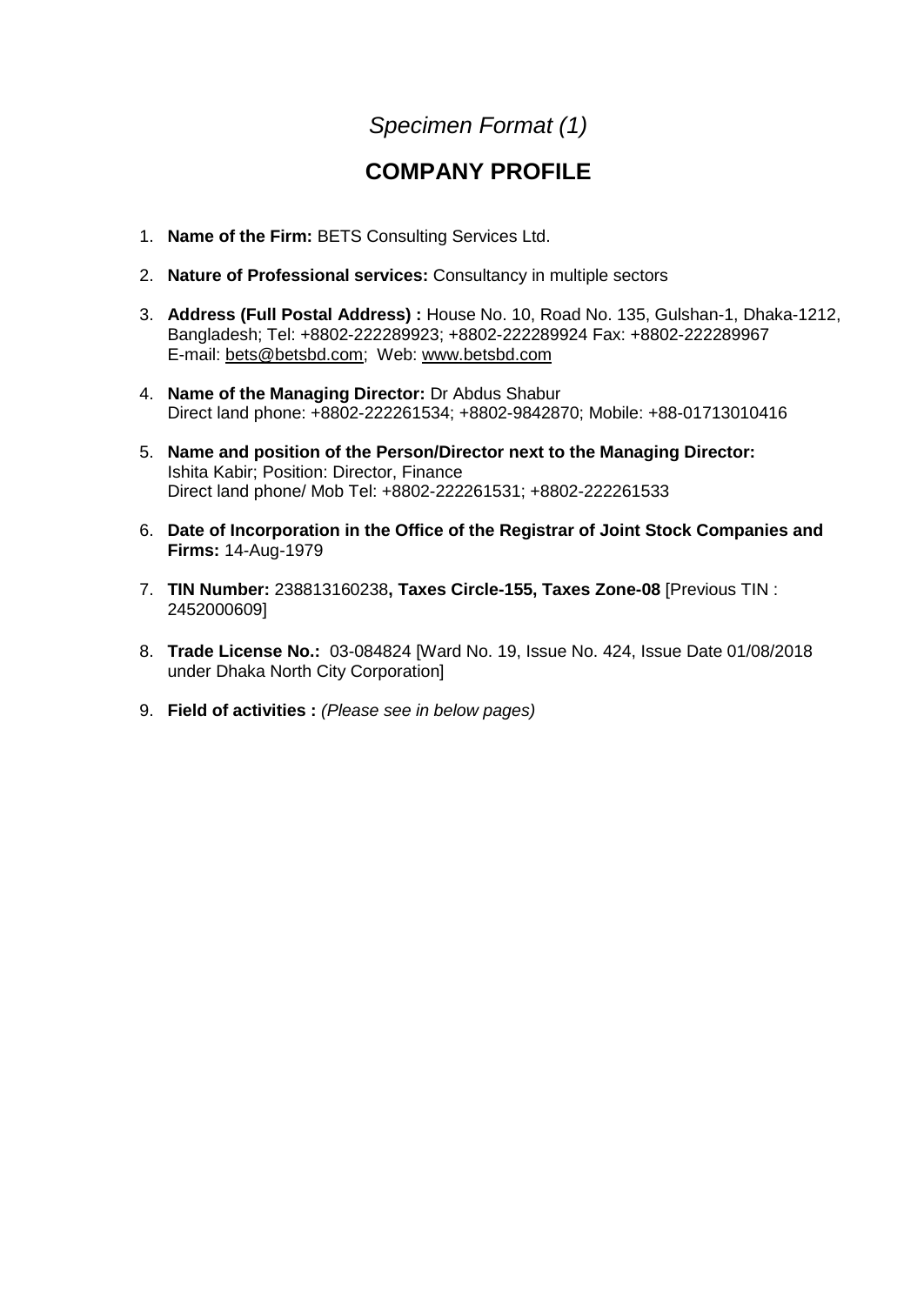**10. Name of 10 major completed /ongoing projects with following information:**

| LЧ<br>Name of the project                           | Management, Design, Monitoring and Supervision of<br><b>Irrigation Rehabilitation Project</b>                                                                                                                                                                                                                                                                                                                                                                                                                                                                                                                                                                                                                                                                                                                                                                                                                                                                                                                                                                                                                                                                                                                                                                                                                                                                                                                                                                                                                                                                                                                                                                                                                                                                                                                                                                                                                                                                                                                                                                                                                                                                                                                                                                                                                                                                                                                                                                                                                                                                                                                                                                                                                                       |
|-----------------------------------------------------|-------------------------------------------------------------------------------------------------------------------------------------------------------------------------------------------------------------------------------------------------------------------------------------------------------------------------------------------------------------------------------------------------------------------------------------------------------------------------------------------------------------------------------------------------------------------------------------------------------------------------------------------------------------------------------------------------------------------------------------------------------------------------------------------------------------------------------------------------------------------------------------------------------------------------------------------------------------------------------------------------------------------------------------------------------------------------------------------------------------------------------------------------------------------------------------------------------------------------------------------------------------------------------------------------------------------------------------------------------------------------------------------------------------------------------------------------------------------------------------------------------------------------------------------------------------------------------------------------------------------------------------------------------------------------------------------------------------------------------------------------------------------------------------------------------------------------------------------------------------------------------------------------------------------------------------------------------------------------------------------------------------------------------------------------------------------------------------------------------------------------------------------------------------------------------------------------------------------------------------------------------------------------------------------------------------------------------------------------------------------------------------------------------------------------------------------------------------------------------------------------------------------------------------------------------------------------------------------------------------------------------------------------------------------------------------------------------------------------------------|
| Nature of the project                               | Irrigation and Water Management                                                                                                                                                                                                                                                                                                                                                                                                                                                                                                                                                                                                                                                                                                                                                                                                                                                                                                                                                                                                                                                                                                                                                                                                                                                                                                                                                                                                                                                                                                                                                                                                                                                                                                                                                                                                                                                                                                                                                                                                                                                                                                                                                                                                                                                                                                                                                                                                                                                                                                                                                                                                                                                                                                     |
| Nature of services performed by<br>the Member-Firms | Reconfirm all project components and to carry out<br>additional surveys and investigations as necessary;<br>Carry out all sites, soil and other investigations necessary<br>$\bullet$<br>for the project preliminary and detailed design as<br>appropriate;<br>Prepare detailed designs and associated contract<br>documentation to include LoI, conditions of contract,<br>specifications, design reports, bills of quantities etc. and to<br>assist in preparing documentation for procurement<br>requirements, pre-qualification of contractors, evaluation of<br>bids, recommendation of awards of contracts etc;<br>Assist prepare detailed cost estimates for each work<br>$\bullet$<br>package;<br>Prepare detailed implementation schedules covering all<br>stages of the implementation process for each of five<br>district project from field survey and investigations to<br>acceptance of finished work;<br>Assist PMU and PIUs in the preparation of annual work<br>$\bullet$<br>plan;<br>Assist the PIUs with supervision of works;<br>$\bullet$<br>Assist with the procurement of equipment, materials and<br>$\bullet$<br>services procured under ICB or LCB procedures as<br>necessary, including preparation of tender documents,<br>tendering, tender evaluation and contract award;<br>Assist PMU in the preparation and implementation of<br>$\bullet$<br>potable water supply and sanitation system;<br>Assist PMU in the preparation of statement of expenditure<br>$\bullet$<br>(S0E) to submit it to ADB;<br>Set up procedures for management and monitoring of<br>$\bullet$<br>project programs;<br>Define criteria based on Economic Internal Rate of return<br>$\bullet$<br>(EIRR); consider financial, economic, social and<br>environmental impact assessment and also carry out<br>benefit monitoring and evaluation on the performance of<br>project implementation;<br>Help PIUs in carrying out survey and assist in determining<br>$\bullet$<br>the existing physical conditions of the rural services in<br>connection with irrigation and water, assess their<br>requirements for upgrading, prepare maps, conduct<br>analysis, prepare standards on the O&M of services and<br>help prepare the priority list for operation and maintenance;<br>Carry out and conduct initial and final benchmark<br>$\bullet$<br>information survey of the rural services, prepare regular<br>evaluation reports showing insightful analysis and<br>comparison about the performance of the Project;<br>Assist with contract management and the preparation of<br>$\bullet$<br>the "as rectified" or "as built" drawings; and<br>Undertake other tasks as assigned by the Executing<br>$\bullet$<br>Agency. |
| <b>Duration and Date of completion</b>              | 72 Months; September 2006- February 2011                                                                                                                                                                                                                                                                                                                                                                                                                                                                                                                                                                                                                                                                                                                                                                                                                                                                                                                                                                                                                                                                                                                                                                                                                                                                                                                                                                                                                                                                                                                                                                                                                                                                                                                                                                                                                                                                                                                                                                                                                                                                                                                                                                                                                                                                                                                                                                                                                                                                                                                                                                                                                                                                                            |
| Name of the Employer                                | Ministry of Water Resources & Land Reclamation (MWRLR),<br>Tajikistan                                                                                                                                                                                                                                                                                                                                                                                                                                                                                                                                                                                                                                                                                                                                                                                                                                                                                                                                                                                                                                                                                                                                                                                                                                                                                                                                                                                                                                                                                                                                                                                                                                                                                                                                                                                                                                                                                                                                                                                                                                                                                                                                                                                                                                                                                                                                                                                                                                                                                                                                                                                                                                                               |
| Volume of the project                               | USD 2.596 Million                                                                                                                                                                                                                                                                                                                                                                                                                                                                                                                                                                                                                                                                                                                                                                                                                                                                                                                                                                                                                                                                                                                                                                                                                                                                                                                                                                                                                                                                                                                                                                                                                                                                                                                                                                                                                                                                                                                                                                                                                                                                                                                                                                                                                                                                                                                                                                                                                                                                                                                                                                                                                                                                                                                   |

**[1]**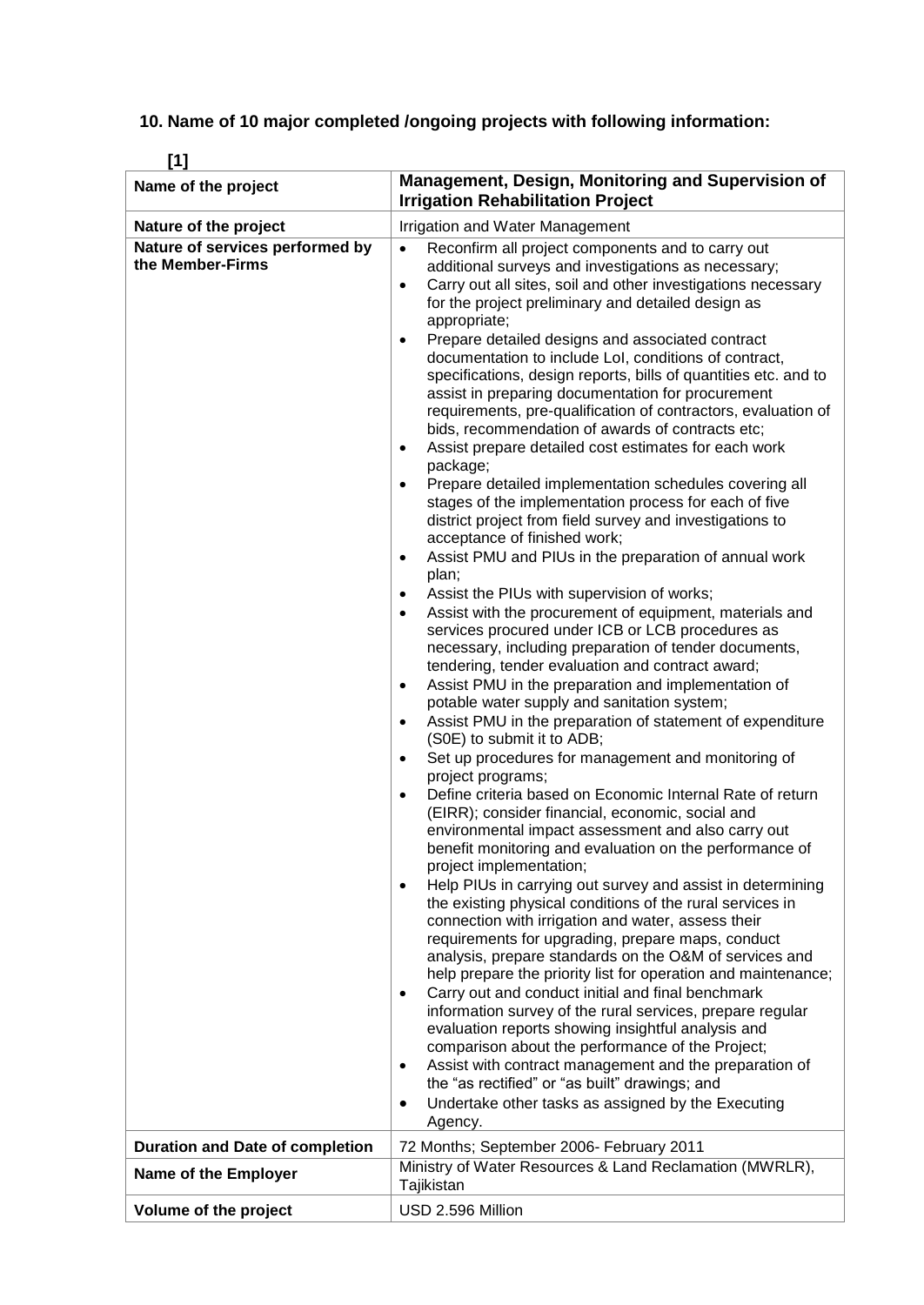### **[2]**

| Name of the project                                 | Management, Design & Supervision and other related<br>services for "Haor Flood Management and Livelihood<br>Improvement Project (BWDB part)", funded by JICA                                                                                                                                                                                                                                                             |
|-----------------------------------------------------|--------------------------------------------------------------------------------------------------------------------------------------------------------------------------------------------------------------------------------------------------------------------------------------------------------------------------------------------------------------------------------------------------------------------------|
| Nature of the project                               | To reduce the damages from flood, improve access to basic<br>infrastructure and increase agriculture and fishery productivity                                                                                                                                                                                                                                                                                            |
| Nature of services performed by<br>the Member-Firms | Detailed design<br>Tender assistance<br>Construction supervision<br>Facilitation of implementation of Environmental<br>٠<br>Management Plan (EMP), Environmental Monitoring Plan<br>(EMoP) and Resettlement Action Plan (RAP)<br>Facilitation of implementation of Agriculture Promotion<br>٠<br>Support Sub-project (APSS) and Small-scale Income<br><b>Generation Sub-project (SIGS)</b><br><b>Technology Transfer</b> |
| <b>Duration and Date of completion</b>              | 86 months; April 2015 - August 2022                                                                                                                                                                                                                                                                                                                                                                                      |
| Name of the Employer                                | Bangladesh Water Development Board (BWDB)                                                                                                                                                                                                                                                                                                                                                                                |
| Volume of the project                               | BDT 78,11,84,458                                                                                                                                                                                                                                                                                                                                                                                                         |

| [3]                                                 |                                                                                                                                                                                                                                                                                                                                                                                                                          |
|-----------------------------------------------------|--------------------------------------------------------------------------------------------------------------------------------------------------------------------------------------------------------------------------------------------------------------------------------------------------------------------------------------------------------------------------------------------------------------------------|
| Name of the project                                 | Irrigation Management Improvement Project (IMIP) for<br>Muhuri Irrigation Project (MIP), ADB Loan No. 3135-BAN<br>(SF)                                                                                                                                                                                                                                                                                                   |
| Nature of the project                               | Irrigation Management Improvement Project                                                                                                                                                                                                                                                                                                                                                                                |
| Nature of services performed by<br>the Member-Firms | Activity 1: Establishment of Efficient and sustainable MOM<br>$\bullet$<br>of Level 2 & 3 Infrastructures on rehabilitated areas.<br>Activity 2: Construction supervision of MIP investment<br>works<br>Activity 3: Participatory design of the Level 3 distribution<br>systems<br>Activity 4: Agricultural support services, pilot cost recovery<br>activities and implementation of training and awareness<br>programs |
| <b>Duration and Date of completion</b>              | 77 months; February 2016- June 2022                                                                                                                                                                                                                                                                                                                                                                                      |
| Name of the Employer                                | Bangladesh Water Development Board (BWDB)                                                                                                                                                                                                                                                                                                                                                                                |
| Volume of the project                               | BDT 405,972,274                                                                                                                                                                                                                                                                                                                                                                                                          |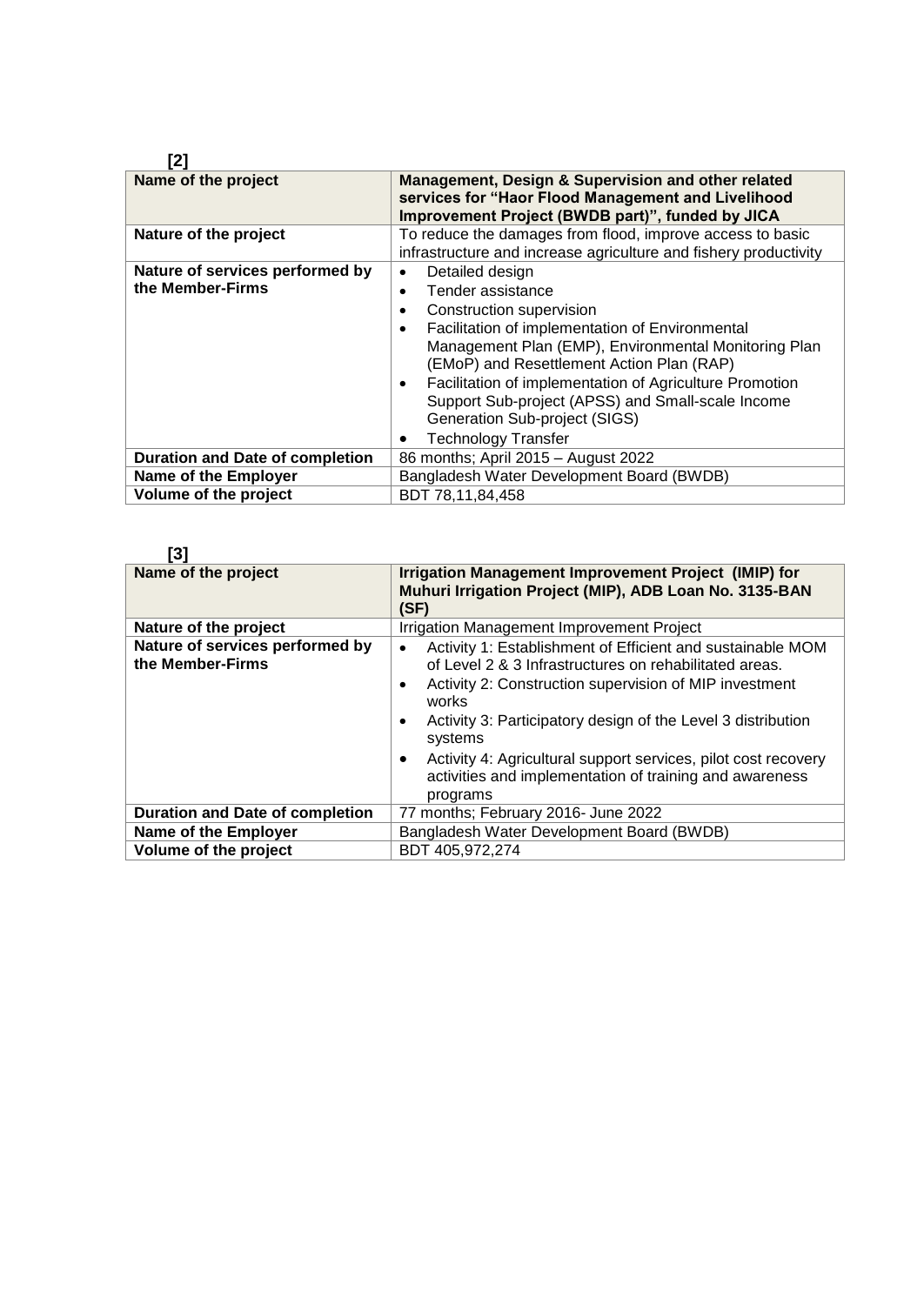| [4]                                    |                                                                                                                                                                                            |
|----------------------------------------|--------------------------------------------------------------------------------------------------------------------------------------------------------------------------------------------|
| Name of the project                    | Detailed Design, Bidding Documents and Supervision of<br>Works under Dushanbe Water Supply Project (Phase 1 &<br>2), IsDB funded                                                           |
| Nature of the project                  | <b>Water Supply</b>                                                                                                                                                                        |
| Nature of services performed by        | Planning and Programming<br>$\bullet$                                                                                                                                                      |
| the Member-Firms                       | Reconnaissance Field Survey; Material Study<br>$\bullet$                                                                                                                                   |
|                                        | Preparation of Detailed Design<br>$\bullet$<br>(structural/mechanical/electrical specification & working<br>drawings), which includes                                                      |
|                                        | Collection of Data and Analysis<br>$\bullet$                                                                                                                                               |
|                                        | Review of Previous Studies & Reports<br>$\bullet$                                                                                                                                          |
|                                        | Reconstruction of Sedimentation Pond of SAM WTP<br>$\bullet$                                                                                                                               |
|                                        | Performance Evaluation of Water Treatment Plants<br>$\bullet$                                                                                                                              |
|                                        | Detailed design, preparation of BOQ, cost estimate, tender<br>$\bullet$<br>documents and construction supervision of SAM Water<br>Treatment Plant of capacity 345 MLD with ancillary works |
|                                        | Design of Wells in NAP Treatment Plant area<br>$\bullet$                                                                                                                                   |
|                                        | Communication and power supply<br>$\bullet$                                                                                                                                                |
|                                        | Design of additional Storage Reservoir and Administrative<br>$\bullet$<br>& Domestic building                                                                                              |
|                                        | Design of access road; Design of Transmission and<br>$\bullet$<br><b>Collection pipelines</b>                                                                                              |
|                                        | Mechanical Specifications and Detailed Design Drawings;<br>$\bullet$<br><b>Electrical Specification and Drawing</b>                                                                        |
|                                        | Automation / Operations and Drawings<br>$\bullet$                                                                                                                                          |
|                                        | Preparation of bill of quantities and list of goods with<br>$\bullet$<br>detailed cost estimates                                                                                           |
|                                        | Preparation of Bidding Documents; Selection of<br>$\bullet$<br><b>Contractors and Suppliers</b>                                                                                            |
|                                        | Construction Supervision and Preparation of reports<br>$\bullet$                                                                                                                           |
| <b>Duration and Date of completion</b> | 71 months; January 2007- July 2010 (Phase-1) & June 2011-<br>January 2014 (Phase-2)                                                                                                        |
| Name of the Employer                   | Dushanbe Water Supply PMU                                                                                                                                                                  |
| Volume of the project                  | USD 1.163 million                                                                                                                                                                          |

**[5]**

| ιUΙ                                                 |                                                                                                                                                                                                                                                                                                                                                                                                                                                                                                                                                                                            |  |  |  |
|-----------------------------------------------------|--------------------------------------------------------------------------------------------------------------------------------------------------------------------------------------------------------------------------------------------------------------------------------------------------------------------------------------------------------------------------------------------------------------------------------------------------------------------------------------------------------------------------------------------------------------------------------------------|--|--|--|
| Name of the project                                 | Karnaphuli Water Supply Project- Phase 2 (KWSP2)                                                                                                                                                                                                                                                                                                                                                                                                                                                                                                                                           |  |  |  |
| Nature of the project                               | <b>Water Supply</b>                                                                                                                                                                                                                                                                                                                                                                                                                                                                                                                                                                        |  |  |  |
| Nature of services performed by<br>the Member-Firms | Detailed Design<br>٠<br><b>Tender Assistance</b><br>Assistance in Pre-Qualification (PQ) of Bidders<br>۰<br>undertaking Construction Works<br>Assistance in the Bidding for Award of Contractor(s)<br>۰<br>undertaking Construction Works<br>Assistance in the Bidding for Procurement of<br>۰<br>Equipment and Materials for Service Connections and<br>Equipment and Vehicles for O&M<br><b>Construction Supervision</b><br><b>Safety Measures</b><br>Facilitation of implementation of Environmental<br>$\bullet$<br>Management Plan (EMP), and Environmental Monitoring<br>Plan (EMoP) |  |  |  |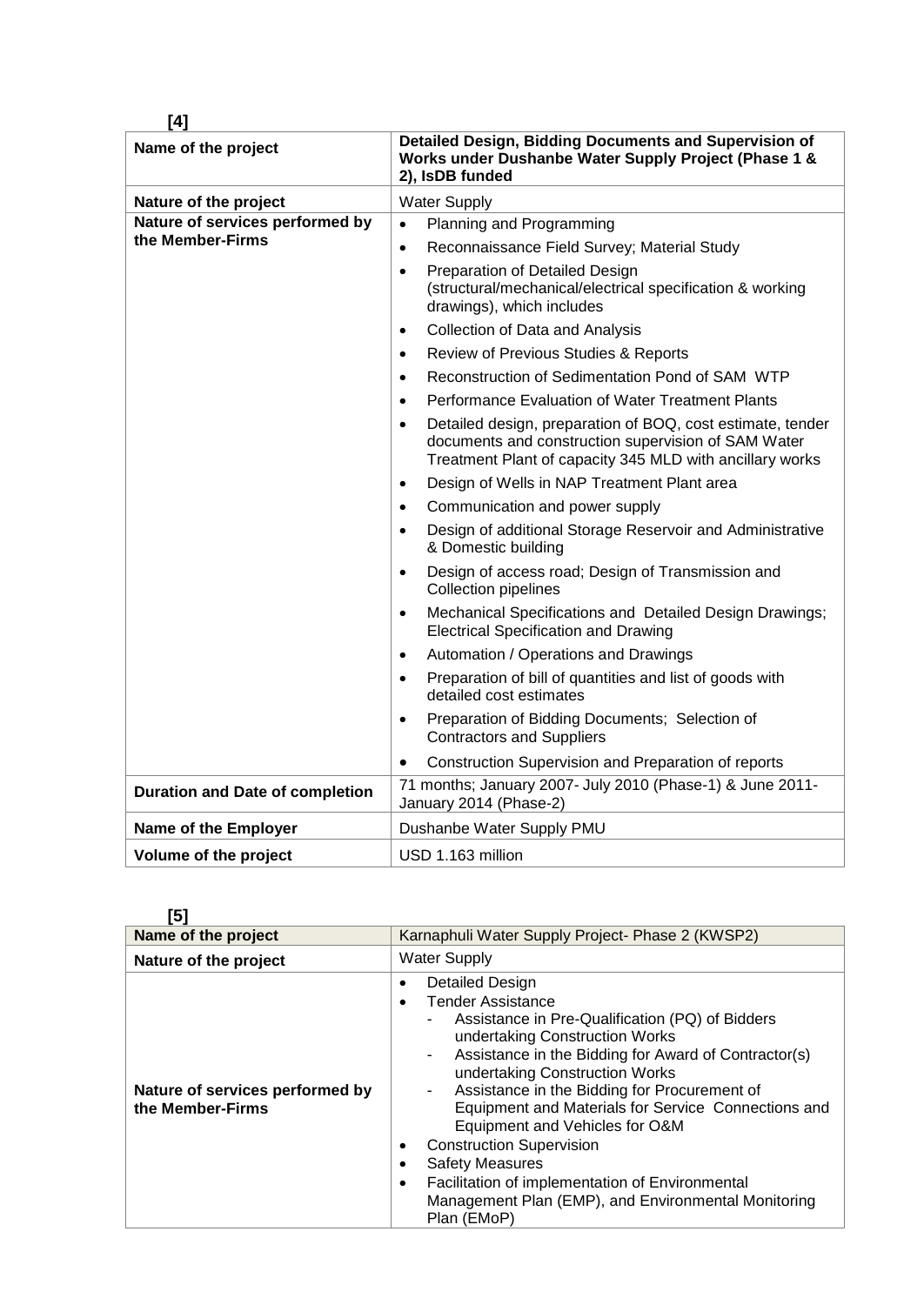|                                                                               | Capacity Development for CWASA<br>Guidance for Public Awareness Campaign<br>$\bullet$ |
|-------------------------------------------------------------------------------|---------------------------------------------------------------------------------------|
| <b>Duration and Date of completion</b><br>105 months; November 2013-July 2022 |                                                                                       |
| <b>Name of the Employer</b>                                                   | Chittagong Water Supply & Sewerage Authority (CWASA)                                  |
| Volume of the project                                                         | JPY-1,956,586,610.00 & BDT-449,671,490.00                                             |

| [6]                                                 |                                                                                                                                                                                                                                                                                                                                                                                                                                                                                                                                                                                                                                                                                                                                                                                                                                                                                                                                                                                                                                                                                                                                                                                                                                                                                                                                                                                                                                                                                                                                      |  |  |  |
|-----------------------------------------------------|--------------------------------------------------------------------------------------------------------------------------------------------------------------------------------------------------------------------------------------------------------------------------------------------------------------------------------------------------------------------------------------------------------------------------------------------------------------------------------------------------------------------------------------------------------------------------------------------------------------------------------------------------------------------------------------------------------------------------------------------------------------------------------------------------------------------------------------------------------------------------------------------------------------------------------------------------------------------------------------------------------------------------------------------------------------------------------------------------------------------------------------------------------------------------------------------------------------------------------------------------------------------------------------------------------------------------------------------------------------------------------------------------------------------------------------------------------------------------------------------------------------------------------------|--|--|--|
| Name of the project                                 | <b>Consultancy services for Contract Management,</b><br><b>Reviewing of the Design and Construction Supervision</b><br>ensuring the Qualitative, Quantitative and Effective works<br>for Padma (Jashaldia) Water Treatment Plant (Phase-1)<br>Project                                                                                                                                                                                                                                                                                                                                                                                                                                                                                                                                                                                                                                                                                                                                                                                                                                                                                                                                                                                                                                                                                                                                                                                                                                                                                |  |  |  |
| Nature of the project                               | Water Supply & Sanitation                                                                                                                                                                                                                                                                                                                                                                                                                                                                                                                                                                                                                                                                                                                                                                                                                                                                                                                                                                                                                                                                                                                                                                                                                                                                                                                                                                                                                                                                                                            |  |  |  |
| Nature of services performed by<br>the Member-Firms | The functions of the "Consultant" for "Design Review &<br>Construction Supervision" executed under this contract are<br>mutually supportive as required under procurement act of<br>Bangladesh.<br>To ensure an adequate return on the owner's investment<br>$\bullet$<br>by acting as a technical and project adviser to the<br>Employer and providing management support to the PIU.<br>To act as the Employer's representative in all dealings with<br>$\bullet$<br>the Contractor.<br>To ensure that all activities of all parties' related to the<br>$\bullet$<br>project are carried out in compliance with the works<br>contract.<br>To ensure assistance in all respect so that the work is<br>$\bullet$<br>completed in accordance with the contract.<br>To review the modules of training to be conducted by the<br>$\bullet$<br>contractor for the DWASA personnel and provide<br>suggestion to modify the same if necessary and ensure the<br>quality of such trainings.<br>To ensure that technology transfer is done properly to the<br>$\bullet$<br>Dhaka WASA Personnel involved in the project.<br>To ensure that DWASA personnel are adequately trained<br>$\bullet$<br>by the contractor so that the plant can be operated and<br>maintained by DWASA independently.<br>Day to day management of the activities related with<br>$\bullet$<br>services provided under this contract.<br>Recommendation on the CD/VAT amounts on the imported<br>$\bullet$<br>materials/goods after checking all the related papers |  |  |  |
|                                                     | submitted by the contractor                                                                                                                                                                                                                                                                                                                                                                                                                                                                                                                                                                                                                                                                                                                                                                                                                                                                                                                                                                                                                                                                                                                                                                                                                                                                                                                                                                                                                                                                                                          |  |  |  |
| <b>Duration and Date of completion</b>              | 50 months; January, 2015 - June, 2020                                                                                                                                                                                                                                                                                                                                                                                                                                                                                                                                                                                                                                                                                                                                                                                                                                                                                                                                                                                                                                                                                                                                                                                                                                                                                                                                                                                                                                                                                                |  |  |  |
| Name of the Employer                                | Dhaka Water Supply & Sewerage Authority (DWASA)                                                                                                                                                                                                                                                                                                                                                                                                                                                                                                                                                                                                                                                                                                                                                                                                                                                                                                                                                                                                                                                                                                                                                                                                                                                                                                                                                                                                                                                                                      |  |  |  |
| Volume of the project                               | BDT 176,943,000                                                                                                                                                                                                                                                                                                                                                                                                                                                                                                                                                                                                                                                                                                                                                                                                                                                                                                                                                                                                                                                                                                                                                                                                                                                                                                                                                                                                                                                                                                                      |  |  |  |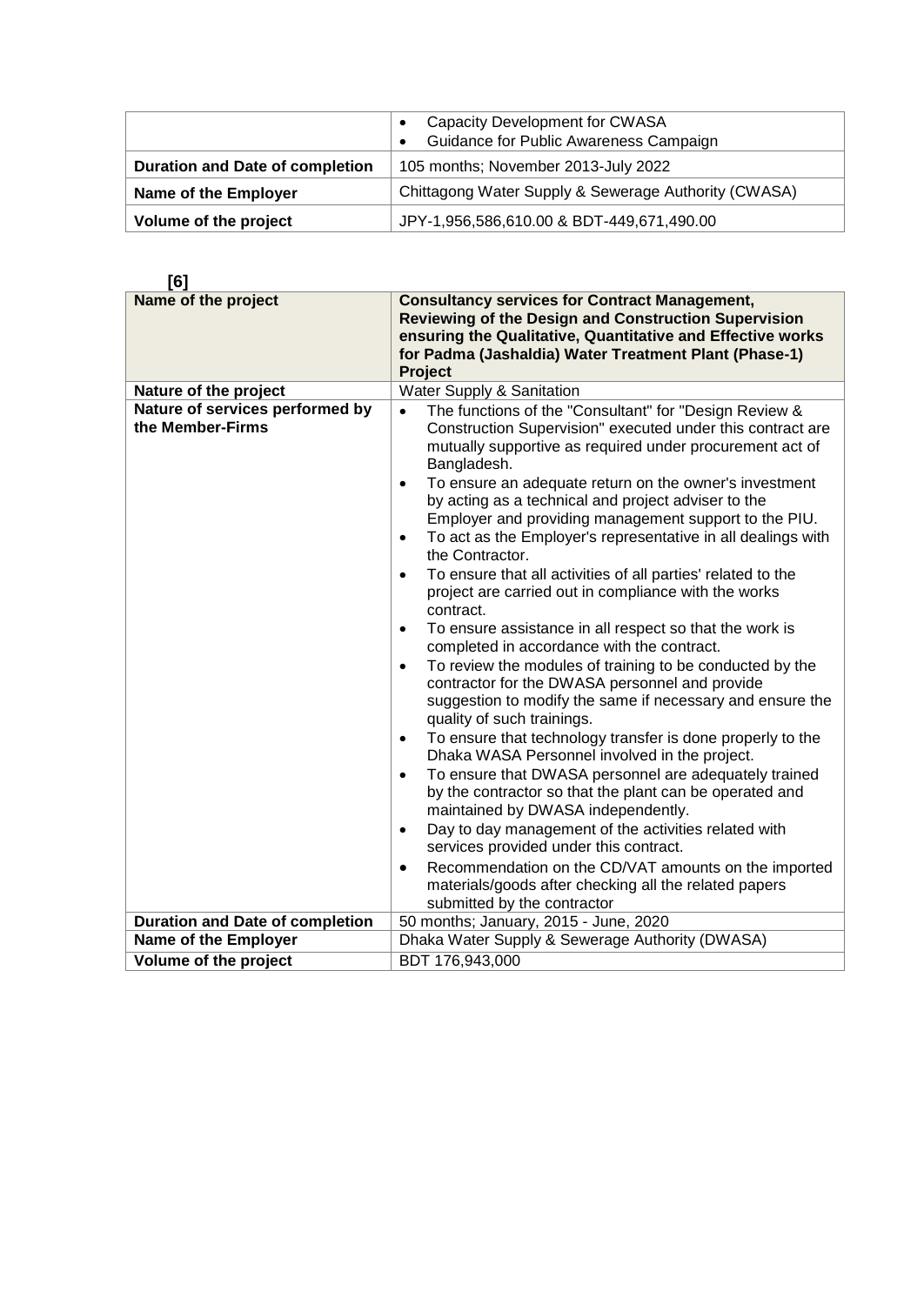| $[7]$                                                                                         |                                                                                                                                                                                                                                                                                                                                                                                                                                                                                                                                                                                                                                                                                                                                                                                                                                                                                                                                                                                                                                                                                                                                                                                                                                                                                                                                                                                                                                                                                                                                                                                                                                                      |
|-----------------------------------------------------------------------------------------------|------------------------------------------------------------------------------------------------------------------------------------------------------------------------------------------------------------------------------------------------------------------------------------------------------------------------------------------------------------------------------------------------------------------------------------------------------------------------------------------------------------------------------------------------------------------------------------------------------------------------------------------------------------------------------------------------------------------------------------------------------------------------------------------------------------------------------------------------------------------------------------------------------------------------------------------------------------------------------------------------------------------------------------------------------------------------------------------------------------------------------------------------------------------------------------------------------------------------------------------------------------------------------------------------------------------------------------------------------------------------------------------------------------------------------------------------------------------------------------------------------------------------------------------------------------------------------------------------------------------------------------------------------|
| Name of the project                                                                           | <b>Consultancy Services for the project "SASEC Road</b><br>Connectivity Project II : Improvement of Elenga -<br>Hatikmrul - Rangpur Road to a 4 - Lane Highway.                                                                                                                                                                                                                                                                                                                                                                                                                                                                                                                                                                                                                                                                                                                                                                                                                                                                                                                                                                                                                                                                                                                                                                                                                                                                                                                                                                                                                                                                                      |
| Nature of the project                                                                         | Improvement of Elenga-Hatikamrul-Rangpur Road to a 4-Lane<br>Highway.                                                                                                                                                                                                                                                                                                                                                                                                                                                                                                                                                                                                                                                                                                                                                                                                                                                                                                                                                                                                                                                                                                                                                                                                                                                                                                                                                                                                                                                                                                                                                                                |
| Nature of services performed by<br>the Member-Firms<br><b>Duration and Date of completion</b> | Review, and make modification as necessary to the<br>$\bullet$<br>detailed design for the project road already prepared.<br>Prepare detailed design for the improvement of Hatikamrul<br>$\bullet$<br>Interchange.<br>Provide construction supervision and quality control of civil<br>$\bullet$<br>construction works,<br>Maintenance quality checks for project road with regard to<br>$\bullet$<br>the technical,<br>Contractual and financial aspects of the project<br>$\bullet$<br>implementation,<br>Road safety,<br>$\bullet$<br>Quality control, laboratory testing of construction materials,<br>$\bullet$<br>topographic survey and layout setting,<br>Environmental management, supervision and monitoring of<br>$\bullet$<br>resettlement.<br>Recording measurement of construction works executed,<br>$\bullet$<br>checking and recommendation for issuing contractors'<br>payment certificate,<br>Road Operation Units (ROU) in the field along the sub-<br>$\bullet$<br>regional corridors to practice the life-cycle road operation<br>with special emphasis on road asset management, road<br>safety and overload control.<br>Assist the RHD to review and finalize the business models<br>$\bullet$<br>(operation plan and staffing plan) of RRTC and ROU<br>developed under Loan 2949-BAN,<br>Prepare design and bidding documents for office buildings,<br>$\bullet$<br>facilities, and equipment and provide procurement<br>supports,<br>Assist RHD in establishing the RRTC and ROU,<br>$\bullet$<br>Develop project management tools for ROU to manage the<br>٠<br>PBM contracts.<br>48 months; November 2018 - October 2022 |
| <b>Name of the Employer</b>                                                                   | Road and Highway Department (RHD)                                                                                                                                                                                                                                                                                                                                                                                                                                                                                                                                                                                                                                                                                                                                                                                                                                                                                                                                                                                                                                                                                                                                                                                                                                                                                                                                                                                                                                                                                                                                                                                                                    |
| Volume of the project                                                                         | BDT 3,795,286,370.00                                                                                                                                                                                                                                                                                                                                                                                                                                                                                                                                                                                                                                                                                                                                                                                                                                                                                                                                                                                                                                                                                                                                                                                                                                                                                                                                                                                                                                                                                                                                                                                                                                 |
|                                                                                               |                                                                                                                                                                                                                                                                                                                                                                                                                                                                                                                                                                                                                                                                                                                                                                                                                                                                                                                                                                                                                                                                                                                                                                                                                                                                                                                                                                                                                                                                                                                                                                                                                                                      |

| ш             |  |
|---------------|--|
|               |  |
| I             |  |
| ۰.<br>×<br>۰. |  |

| [8]                                                 |                                                                                                                                                                                                                                                                                                                                                                                                                                                                                                                                                                                                                                                                    |
|-----------------------------------------------------|--------------------------------------------------------------------------------------------------------------------------------------------------------------------------------------------------------------------------------------------------------------------------------------------------------------------------------------------------------------------------------------------------------------------------------------------------------------------------------------------------------------------------------------------------------------------------------------------------------------------------------------------------------------------|
| Name of the project                                 | <b>Supervision Consultancy for Construction of Road</b><br>between Fayzabad - Beharak (44 km) [Fayzabad - Behrak<br>[MPW/870/ADB/QCB] and Preparation of Feasibility Study<br>for Beharak - Eskashem Road (114Km)                                                                                                                                                                                                                                                                                                                                                                                                                                                  |
| Nature of the project                               | Roads & Highways                                                                                                                                                                                                                                                                                                                                                                                                                                                                                                                                                                                                                                                   |
| Nature of services performed by<br>the Member-Firms | Design review: a) Establish the schedule, methods and<br>procedures for the review of detailed engineering design and<br>construction drawings of the civil works provided by the<br>Employer. (b) Review the detailed design and construction<br>drawings in accordance with the design standards, criteria<br>and conceptual design provided in the Contract. The<br>Consultant was to complete the review within 21 days after<br>submission of the documents to enable finalization and<br>commencement of construction. (c) Ensure that the<br>Technical Specifications in the Bid Documents and the<br>provisions of Afghan Interim Road Standards were duly |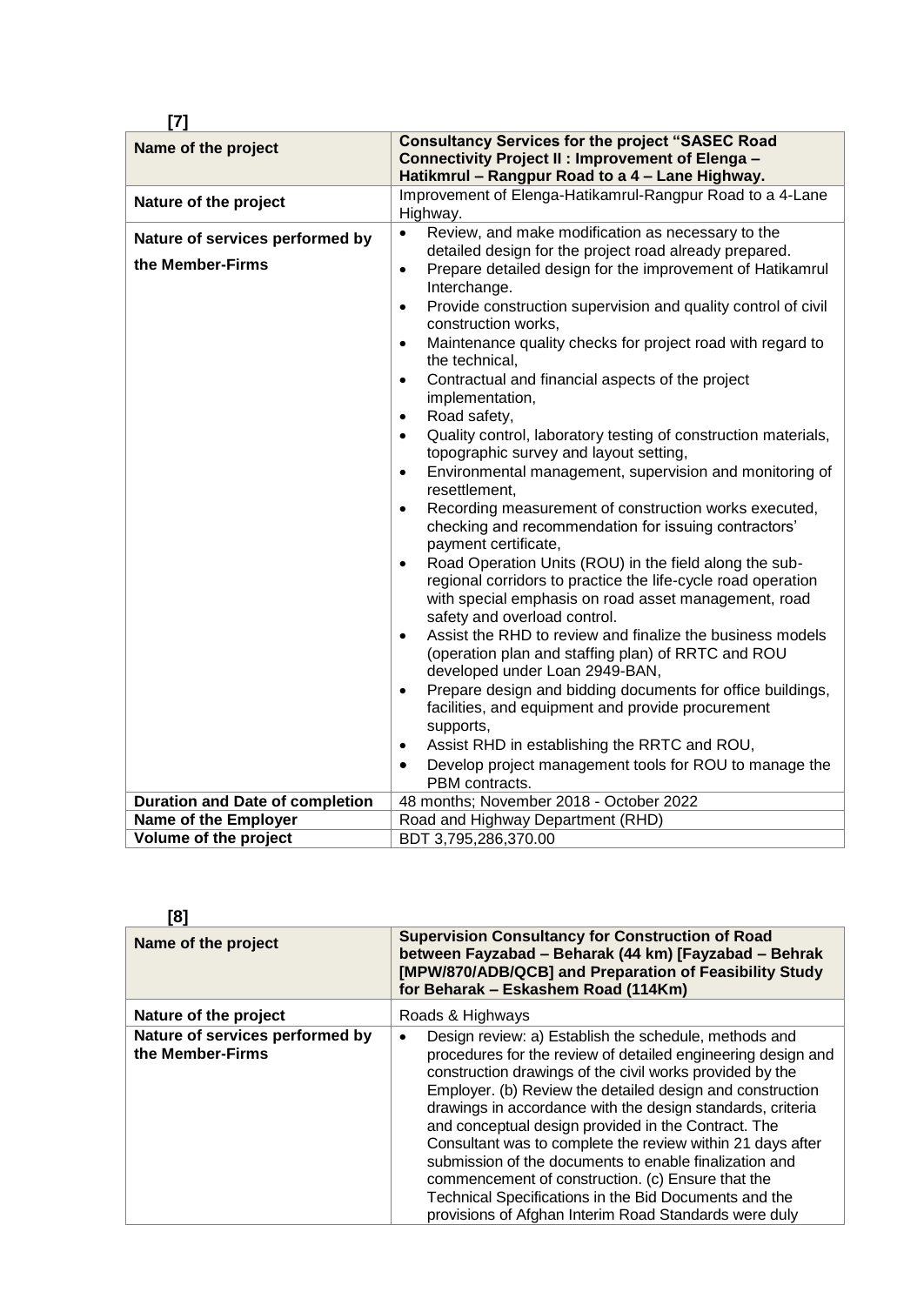|                                        | accounted for in the detailed engineering design and<br>construction drawings.<br>Contract Administration: The consultant administered the<br>civil works contracts and ensured that the project highway<br>was constructed in accordance with the provision of the civil<br>works contracts. The consultant nominated an engineer's<br>representative who was a full-time resident in the project<br>area. The consultant was responsible for i) Review and<br>approve contracts proposed personnel for positions<br>nominated in the Contract; Ii) Inspect and approve all<br>material sources identified by the Contractor; iii) Review and<br>approve the Contractor's implementation schedule, and<br>supervise the progress of construction works iv) Review,<br>approve and monitor the construction plan, v) Regularly<br>monitor and inspect the contractor's quality control and<br>assurance program, etc.<br>Actions Requiring Specific Approval of the Employer. The<br>consultant was required to obtain prior approval of the<br>employer in the matters specified in the civil works contracts<br>Project Performance Monitoring/Benefit Monitoring and<br>Evaluation |
|----------------------------------------|---------------------------------------------------------------------------------------------------------------------------------------------------------------------------------------------------------------------------------------------------------------------------------------------------------------------------------------------------------------------------------------------------------------------------------------------------------------------------------------------------------------------------------------------------------------------------------------------------------------------------------------------------------------------------------------------------------------------------------------------------------------------------------------------------------------------------------------------------------------------------------------------------------------------------------------------------------------------------------------------------------------------------------------------------------------------------------------------------------------------------------------------------------------------------------------|
|                                        | Feasibility Study.                                                                                                                                                                                                                                                                                                                                                                                                                                                                                                                                                                                                                                                                                                                                                                                                                                                                                                                                                                                                                                                                                                                                                                    |
| <b>Duration and Date of completion</b> | 76 months; Mar 2012- July 2018                                                                                                                                                                                                                                                                                                                                                                                                                                                                                                                                                                                                                                                                                                                                                                                                                                                                                                                                                                                                                                                                                                                                                        |
| Name of the Employer                   | The Ministry of Public Works (MPW) of Islamic Republic of<br>Afghanistan                                                                                                                                                                                                                                                                                                                                                                                                                                                                                                                                                                                                                                                                                                                                                                                                                                                                                                                                                                                                                                                                                                              |
| Volume of the project                  | USD 4.144 million                                                                                                                                                                                                                                                                                                                                                                                                                                                                                                                                                                                                                                                                                                                                                                                                                                                                                                                                                                                                                                                                                                                                                                     |

| ×<br>ш            |  |
|-------------------|--|
| I<br>×<br>×<br>۰. |  |

| Name of the project                                 | <b>Consultancy Services for GIS (Geographical Information</b><br>System) Based Distribution Network System and<br>Preparation of a 20 years Master Plan for DPDC"                                                                                                                                                                                                                                                                                                                                                                                                                                                                                                                                                                                                                                                                                                                                                                                                                                                                                                              |
|-----------------------------------------------------|--------------------------------------------------------------------------------------------------------------------------------------------------------------------------------------------------------------------------------------------------------------------------------------------------------------------------------------------------------------------------------------------------------------------------------------------------------------------------------------------------------------------------------------------------------------------------------------------------------------------------------------------------------------------------------------------------------------------------------------------------------------------------------------------------------------------------------------------------------------------------------------------------------------------------------------------------------------------------------------------------------------------------------------------------------------------------------|
| Nature of the project                               | GIS & Engineering Analysis                                                                                                                                                                                                                                                                                                                                                                                                                                                                                                                                                                                                                                                                                                                                                                                                                                                                                                                                                                                                                                                     |
| Nature of services performed by<br>the Member-Firms | Pre-Survey of Distribution System, preparation of Line<br>Sketch, Single Line Diagram, up-gradation of Database and<br>Plan for Immediate Renovation and Expansion Works of 11<br>kV level and below (Feeder wise)<br>GIS Based Mapping and Engineering Analysis<br>$\bullet$<br>Develop Enterprise GIS based Web Software application<br>$\bullet$<br>and GIS based Desktop Software functionalities, containing<br>the following module:<br>a) Viewing and search /querying; b)<br>Layer<br>Management; c) User Management; d) Report<br>generation and printing<br><b>GIS Survey works</b><br>Design & Develop software application (Android OS) for<br>$\bullet$<br>collecting date using Tablet computer (for DPDC Substation<br>Survey, Feeder Survey, Pole Survey, Consumer Survey)<br>Prepare System specification of hardware & software tools<br>and technology<br>Preparation of Master Plan<br>Capacity Building of DPDC Personnel - (i) Local Training (ii)<br>$\bullet$<br>On Job Training (iii) Overseas Training (iv) Pilot project<br><b>Support Services</b> |
| <b>Duration and Date of completion</b>              | 24 months; January 2017- December 2019                                                                                                                                                                                                                                                                                                                                                                                                                                                                                                                                                                                                                                                                                                                                                                                                                                                                                                                                                                                                                                         |
| Name of the Employer                                | Dhaka Power Distribution Company Ltd. (DPDC)                                                                                                                                                                                                                                                                                                                                                                                                                                                                                                                                                                                                                                                                                                                                                                                                                                                                                                                                                                                                                                   |
| Volume of the project                               | USD 1,546,231.25                                                                                                                                                                                                                                                                                                                                                                                                                                                                                                                                                                                                                                                                                                                                                                                                                                                                                                                                                                                                                                                               |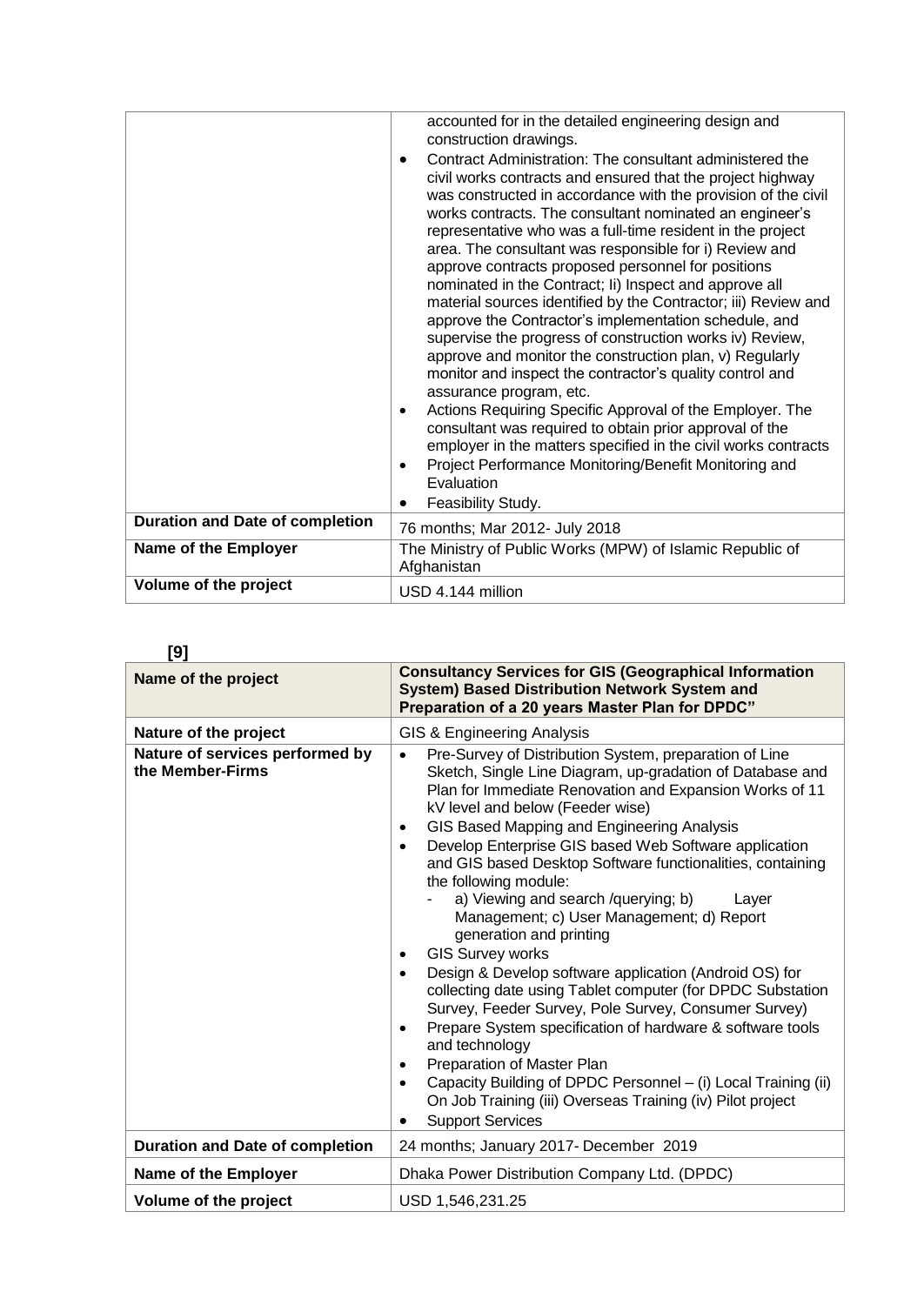### *Specimen Format (2)*

#### **MAJOR FIELDS OF ACTIVITIES**

| 1.               | Architecture                                  |           |
|------------------|-----------------------------------------------|-----------|
| 2.               | Landscape Planning                            |           |
| 3.               | <b>Acoustic Design</b>                        |           |
| 4.               | Air-conditioning                              |           |
| 5.               | <b>Building Engineering (Civil/structure)</b> | $\sqrt{}$ |
| 6.               | Construction supervision                      |           |
| $\overline{7}$ . | <b>Building Electromechanical</b>             |           |
| 8.               | Soils/Foundation Engineering                  |           |
| 9.               | <b>Materials Engineering</b>                  |           |
| 10.              | Land and Hydrographic Survey                  |           |
| 11.              | <b>Traffic Transportation Studies</b>         |           |
| 12.              | Roads and Highways Design                     |           |
| 13.              | <b>Bridge Engineering</b>                     |           |
| 14.              | Harbor, Jetty and Marine structure            |           |
| 15.              | <b>River Training</b>                         | $\sqrt{}$ |
| 16.              | Flood control and Drainage                    |           |
| 17.              | <b>Water Resources planning</b>               |           |
| 18.              | Inland waterways                              | $\sqrt{}$ |
| 19.              | Land use and Urban physical planning          | $\sqrt{}$ |
| 20.              | <b>Rural Development</b>                      | $\sqrt{}$ |
| 21.              | Agriculture and Aquaculture                   |           |
| 22.              | Water supply and Sanitation                   |           |
| 23.              | <b>Power Generation</b>                       |           |
| 24.              | <b>Power Transmission and Distribution</b>    |           |
| 25.              | Industrial Planning and Installation          |           |
| 26.              | <b>Environment and Health</b>                 | V         |
| 27.              | <b>Project Management</b>                     |           |
| 28.              | Human Resources Development                   |           |
| 29.              | Institutional studies                         | $\sqrt{}$ |
| 30.              | Telecommunication                             |           |
| 31.              | Computer application and IT                   |           |
| 32.              | <b>Others</b>                                 |           |